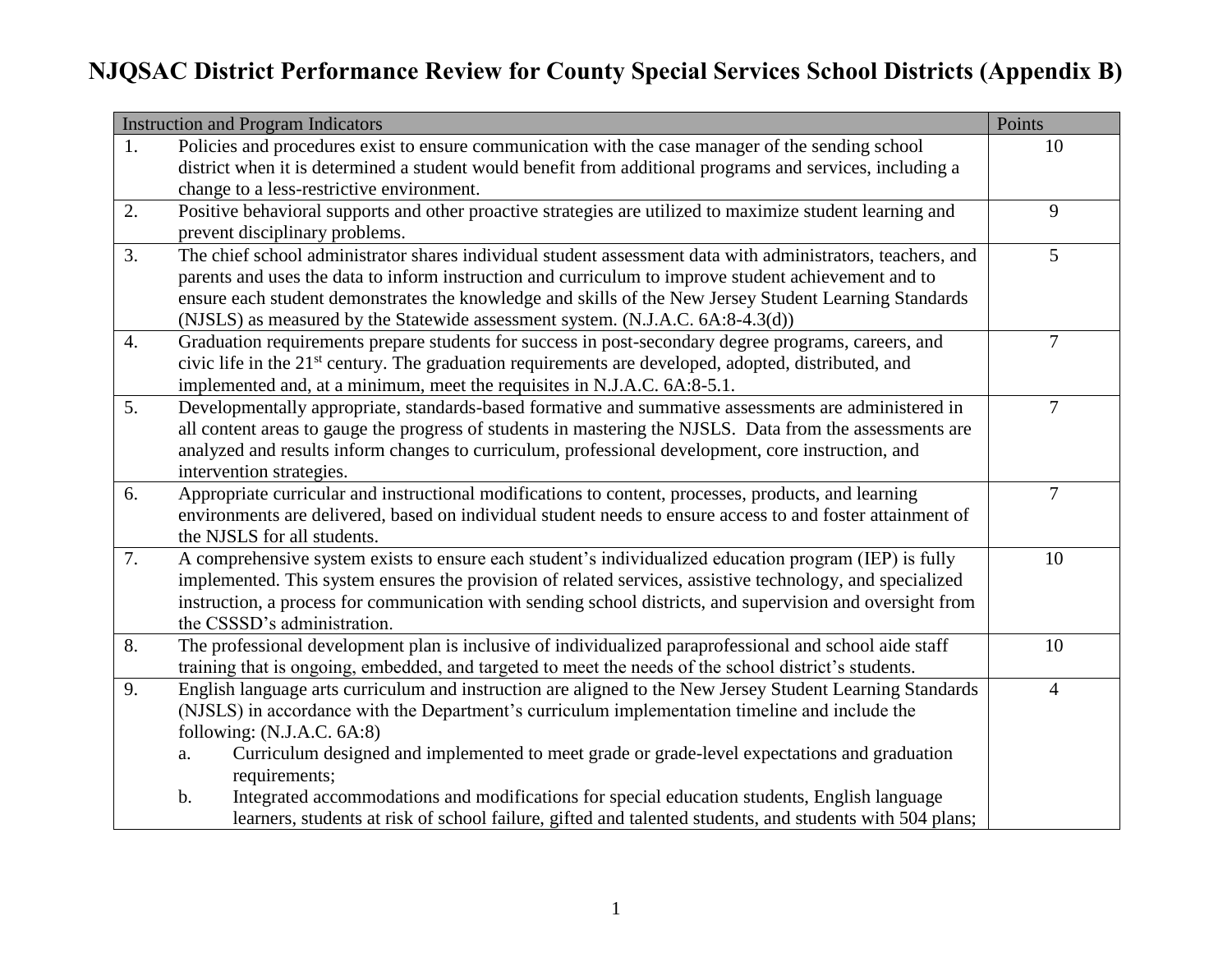|     |                | <b>Instruction and Program Indicators</b>                                                                     | Points         |
|-----|----------------|---------------------------------------------------------------------------------------------------------------|----------------|
|     | $\mathbf{c}$ . | Assessments, including, formative, summative, benchmark, and alternative assessments;                         |                |
|     | d.             | List of core instructional and supplemental materials, including various levels of texts at each grade        |                |
|     |                | level;                                                                                                        |                |
|     | e.             | Pacing guide;                                                                                                 |                |
|     | f.             | Interdisciplinary connections;                                                                                |                |
|     | g.             | Integration of 21 <sup>st</sup> century skills through NJSLS 9;                                               |                |
|     | h.             | Integration of technology through the NJSLS; and                                                              |                |
|     | i.             | Career education.                                                                                             |                |
| 10. |                | Mathematics curriculum and instruction are aligned to the NJSLS in accordance with the Department's           | $\overline{4}$ |
|     |                | curriculum implementation timeline and include the following: (N.J.A.C. 6A:8)                                 |                |
|     | a.             | Curriculum designed and implemented to meet grade or grade-level expectations and graduation<br>requirements; |                |
|     | b.             | Integrated accommodations and modifications for special education students, English language                  |                |
|     |                | learners, students at risk of school failure, gifted and talented students, and students with 504 plans;      |                |
|     | $\mathbf{c}$ . | Assessments, including, formative, summative, benchmark, and alternative assessments;                         |                |
|     | d.             | List of core instructional and supplemental materials, including various levels of texts at each grade        |                |
|     |                | level;                                                                                                        |                |
|     | ${\bf e}.$     | Pacing guide;                                                                                                 |                |
|     | f.             | Interdisciplinary connections;                                                                                |                |
|     | g.             | Integration of 21 <sup>st</sup> century skills through NJSLS 9;                                               |                |
|     | h.             | Integration of technology through the NJSLS; and                                                              |                |
|     | 1.             | Career education.                                                                                             |                |
| 11. |                | Science curriculum and instruction are aligned to the NJSLS in accordance with the Department's               | $\overline{4}$ |
|     |                | curriculum implementation timeline and include the following: (N.J.A.C. 6A:8)                                 |                |
|     | a.             | Curriculum designed and implemented to meet grade or grade-level expectations and graduation                  |                |
|     |                | requirements;                                                                                                 |                |
|     | $\mathbf b$ .  | Integrated accommodations and modifications for special education students, English language                  |                |
|     |                | learners, students at risk of school failure, gifted and talented students, and students with 504 plans;      |                |
|     | $\mathbf{C}$ . | Assessments, including, formative, summative, benchmark, and alternative assessments;                         |                |
|     | d.             | List of core instructional and supplemental materials, including various levels of texts at each grade        |                |
|     |                | level;                                                                                                        |                |
|     | e.             | Pacing guide;                                                                                                 |                |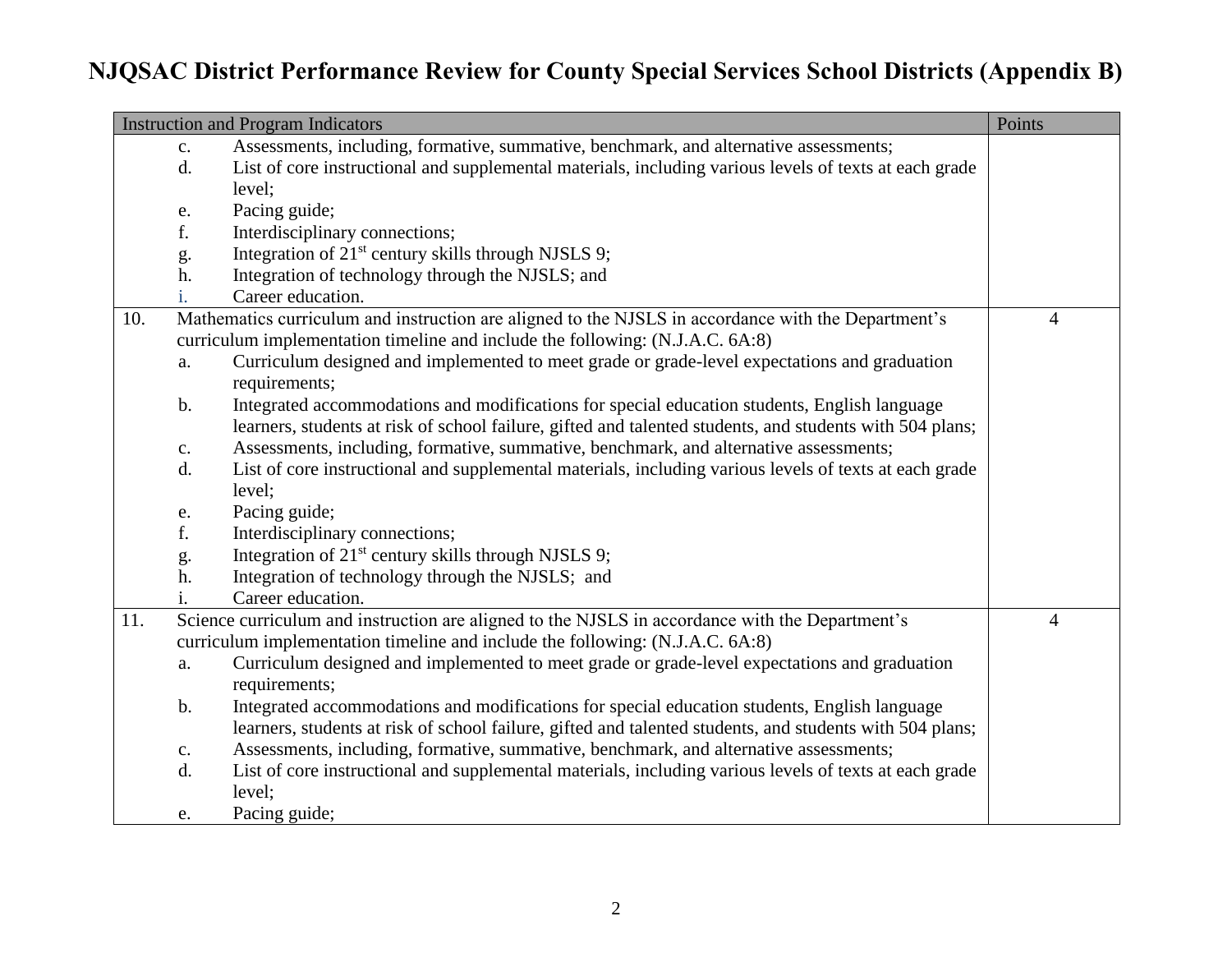|     |                | <b>Instruction and Program Indicators</b>                                                                             | Points         |
|-----|----------------|-----------------------------------------------------------------------------------------------------------------------|----------------|
|     | f.             | Interdisciplinary connections;                                                                                        |                |
|     | g.             | Integration of 21 <sup>st</sup> century skills through NJSLS 9;                                                       |                |
|     | h.             | Integration of technology through the NJSLS; and                                                                      |                |
|     | i.             | Career education.                                                                                                     |                |
| 12. |                | Social Studies curriculum and instruction are aligned to the NJSLS in accordance with the Department's                | $\overline{4}$ |
|     |                | curriculum implementation timeline and include the following: (N.J.A.C. 6A:8)                                         |                |
|     | a.             | Curriculum designed and implemented to meet grade or grade-level expectations and graduation                          |                |
|     |                | requirements;                                                                                                         |                |
|     | $\mathbf b$ .  | Integrated accommodations and modifications for special education students, English language                          |                |
|     |                | learners, students at risk of school failure, gifted and talented students, and students with 504 plans;              |                |
|     | $\mathbf{c}$ . | Assessments, including, formative, summative, benchmark, and alternative assessments;                                 |                |
|     | d.             | List of core instructional and supplemental materials, including various levels of texts at each grade                |                |
|     |                | level;                                                                                                                |                |
|     | e.             | Pacing guide;                                                                                                         |                |
|     | f.             | Interdisciplinary connections;                                                                                        |                |
|     | g.             | Integration of 21 <sup>st</sup> century skills through NJSLS 9;                                                       |                |
|     | h.             | Integration of technology through the NJSLS;                                                                          |                |
|     | i.             | Career education;                                                                                                     |                |
|     | j.             | Amistad Commission mandates* that curricula in kindergarten through grade 12 include the teaching of                  |                |
|     |                | the African slave trade, slavery in America, the vestiges of slavery in this country, and the contributions           |                |
|     |                | of African Americans to this country; and                                                                             |                |
|     | k.             | Holocaust Commission mandates* that curricula in kindergarten through grade 12 address issues of                      |                |
|     |                | bias, prejudice, and bigotry, including bullying, through the teaching of the Holocaust and genocide.                 |                |
|     |                |                                                                                                                       |                |
|     |                | * Mandates can be met in content areas other than Social Studies. Being out of compliance with either mandate results |                |
|     |                | in the loss of all points for Social Studies.                                                                         |                |
| 13. |                | World languages curricula and instruction are aligned to the NJSLS in accordance with the Department's                | $\overline{4}$ |
|     |                | curriculum implementation timeline and include the following: (N.J.A.C. 6A:8)                                         |                |
|     | a.             | Curriculum designed and implemented to meet grade or grade-level expectations and graduation                          |                |
|     |                | requirements;                                                                                                         |                |
|     | $\mathbf b$ .  | Integrated accommodations and modifications for special education students, English language                          |                |
|     |                | learners, students at risk of school failure, gifted and talented students, and students with 504 plans;              |                |
|     | $\mathbf{c}$ . | Assessments, including, formative, summative, benchmark, and alternative assessments;                                 |                |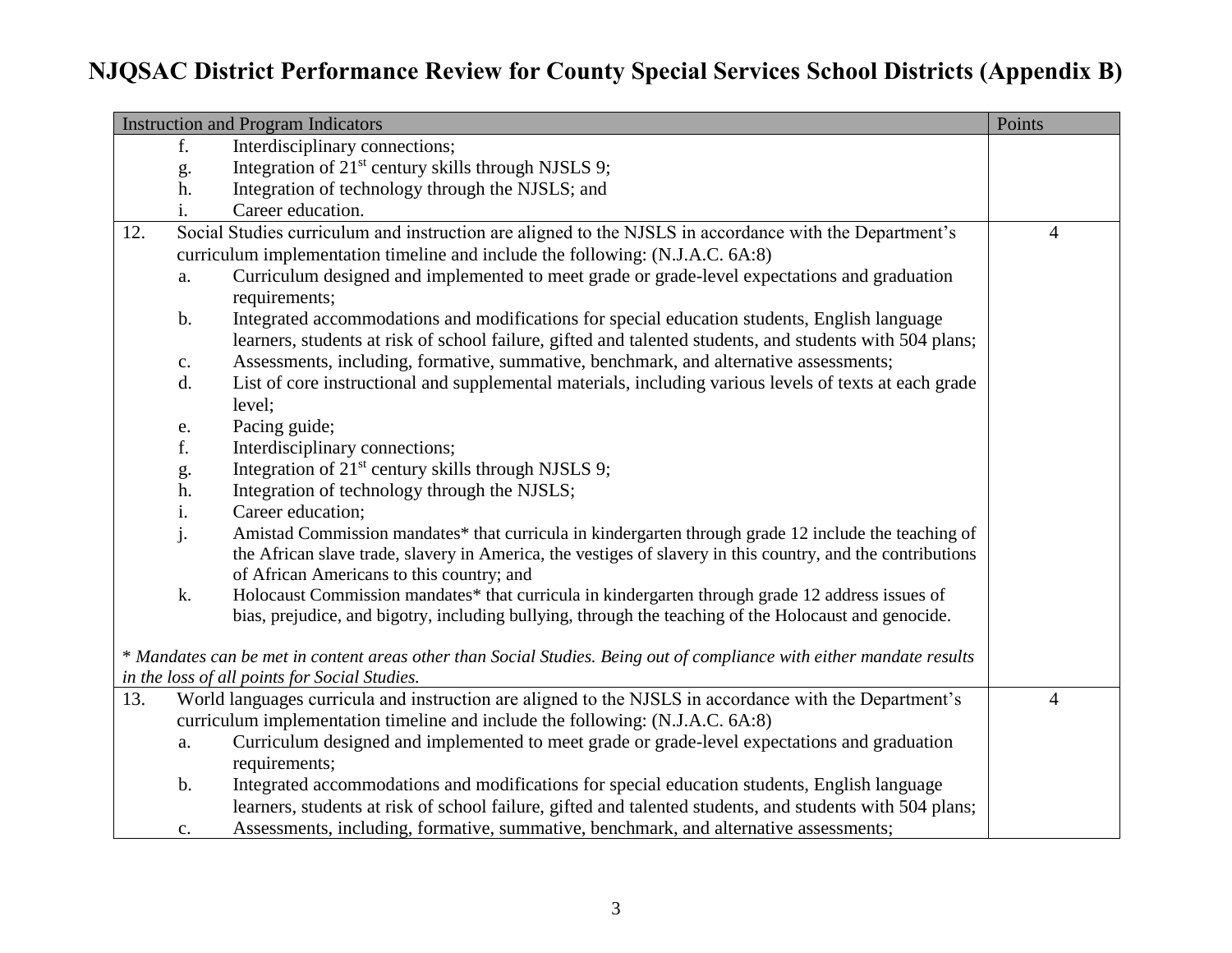|     |               | <b>Instruction and Program Indicators</b>                                                                                                                                                                | Points         |
|-----|---------------|----------------------------------------------------------------------------------------------------------------------------------------------------------------------------------------------------------|----------------|
|     | d.            | List of core instructional and supplemental materials, including various levels of texts at each grade                                                                                                   |                |
|     |               | level;                                                                                                                                                                                                   |                |
|     | e.            | Pacing guide;                                                                                                                                                                                            |                |
|     | f.            | Interdisciplinary connections;                                                                                                                                                                           |                |
|     | g.            | Integration of 21 <sup>st</sup> century skills through NJSLS 9;                                                                                                                                          |                |
|     | h.            | Integration of technology through the NJSLS; and                                                                                                                                                         |                |
|     | i.            | Career education.                                                                                                                                                                                        |                |
| 14. |               | Comprehensive health and physical education curricula and instruction are aligned to the NJSLS in                                                                                                        | $\overline{4}$ |
|     |               | accordance with the Department's curriculum implementation timeline and include the following:                                                                                                           |                |
|     |               | (N.J.A.C. 6A:8)                                                                                                                                                                                          |                |
|     | a.            | Curriculum designed and implemented to meet grade or grade-level expectations and graduation<br>requirements;                                                                                            |                |
|     | $\mathbf b$ . | Integrated accommodations and modifications for special education students, English language<br>learners, students at risk of school failure, gifted and talented students, and students with 504 plans; |                |
|     | c.            | Assessments, including, formative, summative, benchmark, and alternative assessments;                                                                                                                    |                |
|     | d.            | List of core instructional and supplemental materials, including various levels of texts at each grade<br>level;                                                                                         |                |
|     | e.            | Pacing guide;                                                                                                                                                                                            |                |
|     | f.            | Interdisciplinary connections;                                                                                                                                                                           |                |
|     | g.            | Integration of 21 <sup>st</sup> century skills through NJSLS 9;                                                                                                                                          |                |
|     | h.            | Integration of technology through the NJSLS; and                                                                                                                                                         |                |
|     |               | Career education.                                                                                                                                                                                        |                |
| 15. |               | Visual and performing arts curricula and instruction are aligned to the NJSLS in accordance with the                                                                                                     | $\overline{4}$ |
|     |               | Department's curriculum implementation timeline and include the following: (N.J.A.C. 6A:8)                                                                                                               |                |
|     | a.            | Curriculum designed and implemented to meet grade or grade-level expectations and graduation                                                                                                             |                |
|     |               | requirements;                                                                                                                                                                                            |                |
|     | $\mathbf b$ . | Integrated accommodations and modifications for special education students, English language                                                                                                             |                |
|     |               | learners, students at risk of school failure, gifted and talented students, and students with 504 plans;                                                                                                 |                |
|     | c.            | Assessments, including, formative, summative, benchmark, and alternative assessments;                                                                                                                    |                |
|     | d.            | List of core instructional and supplemental materials, including various levels of texts at each grade                                                                                                   |                |
|     |               | level;                                                                                                                                                                                                   |                |
|     | e.            | Pacing guide;                                                                                                                                                                                            |                |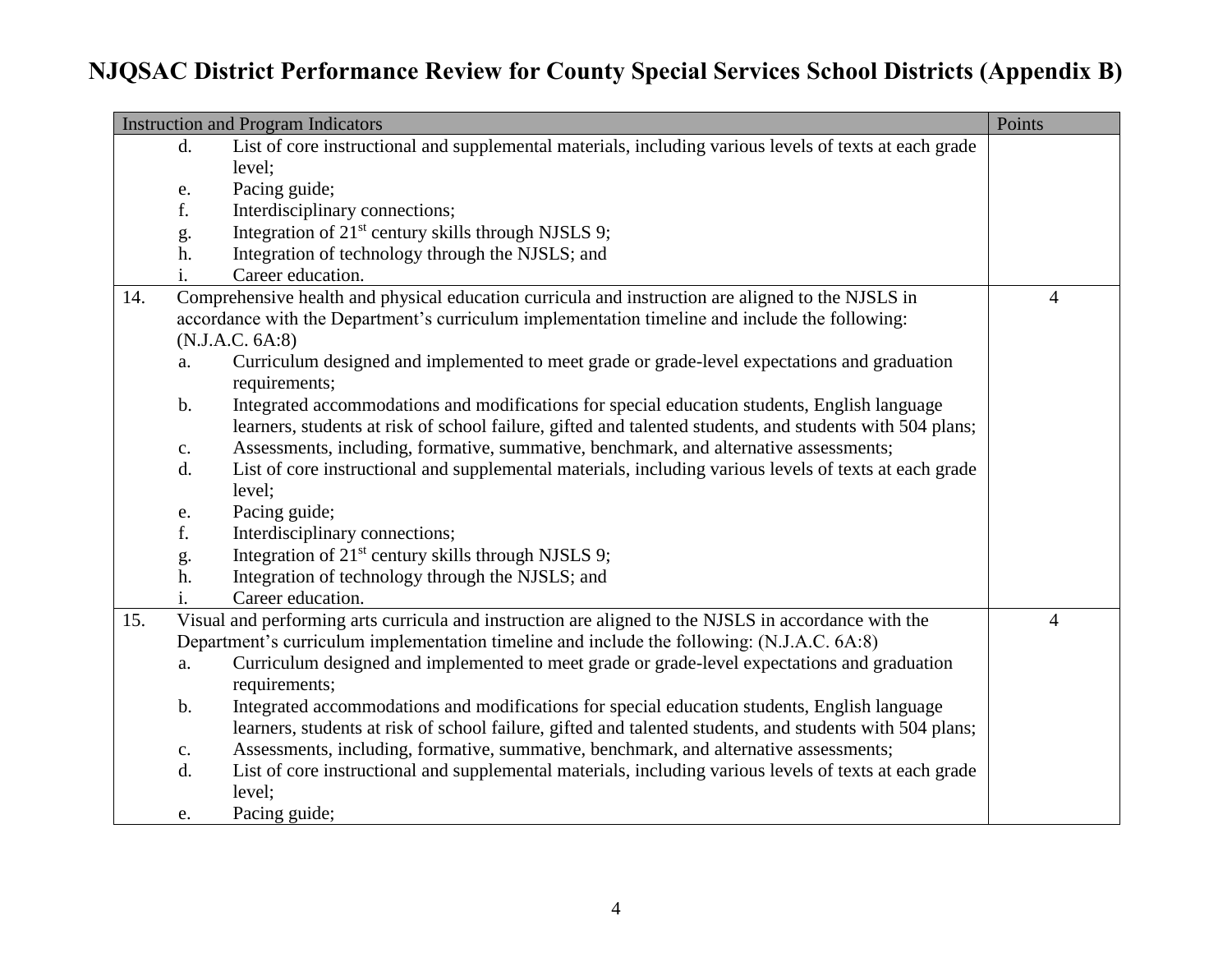| <b>Instruction and Program Indicators</b> |                                                       | Points |
|-------------------------------------------|-------------------------------------------------------|--------|
| ι.                                        | Interdisciplinary connections;                        |        |
|                                           | Integration of $21st$ century skills through NJSLS 9; |        |
| h.                                        | Integration of technology through the NJSLS; and      |        |
|                                           | Career education.                                     |        |

|                  | <b>Fiscal Indicators</b>                                                                                                                                                                                                                                                                                                                                                                                        | Points         |
|------------------|-----------------------------------------------------------------------------------------------------------------------------------------------------------------------------------------------------------------------------------------------------------------------------------------------------------------------------------------------------------------------------------------------------------------|----------------|
| 1.               | Monthly district board of education secretary's reports are completed and reconciled without exceptions<br>and submitted to the district board of education within 60 days of the month's end for approval, pursuant<br>to N.J.S.A. 18A:17-9.                                                                                                                                                                   | 6              |
| 2.               | A standard operating procedures (SOP) manual for business functions is maintained, updated and<br>implemented pursuant to N.J.A.C. 6A:23A-6.6. The SOP manual includes a system of internal controls<br>in accordance with N.J.A.C. 6A:23A-6.4 to prevent the over-expenditure of line item accounts and to<br>safeguard assets from theft and fraud and includes a section that details purchasing procedures. | 8              |
| 3.               | The annual audit of its Comprehensive Annual Financial Report (CAFR) and other supporting forms and<br>collections (Auditor's Management Report (AMR), Federal Data Collection Form, and Audit Summary)<br>have been filed by the due date set forth in N.J.S.A. 18A:23-1.                                                                                                                                      | 4              |
| $\overline{4}$ . | The school district:                                                                                                                                                                                                                                                                                                                                                                                            |                |
|                  | Implements a corrective action plan (CAP) that addresses all audit recommendations and is<br>a.<br>acceptable to the Department (as required);                                                                                                                                                                                                                                                                  | 4              |
|                  | Reports no repeat audit findings of a substantive nature in the CAFR or AMR.<br>$\mathbf{b}$ .                                                                                                                                                                                                                                                                                                                  | 4              |
|                  | Reports no material weaknesses or significant deficiencies in the CAFR or AMR.<br>$C_{\bullet}$                                                                                                                                                                                                                                                                                                                 | 4              |
|                  | Ends the year with no deficit balances and no line item over-expenditures in the general fund, (on<br>d.<br>the budgetary basis of accounting) special revenue fund, capital projects fund, or debt service<br>fund (other than permitted under State law and GAAP).                                                                                                                                            | 4              |
| 5.               | Entitlement and discretionary grants are managed and overseen as required. Specifically, the school                                                                                                                                                                                                                                                                                                             |                |
|                  | district:                                                                                                                                                                                                                                                                                                                                                                                                       |                |
|                  | Submits initial applications, revisions, and final reports for all entitlement and discretionary<br>a.<br>grants by published due dates and expends Federal funds consistent with the approved indirect<br>cost rate and grant application.                                                                                                                                                                     | $\overline{2}$ |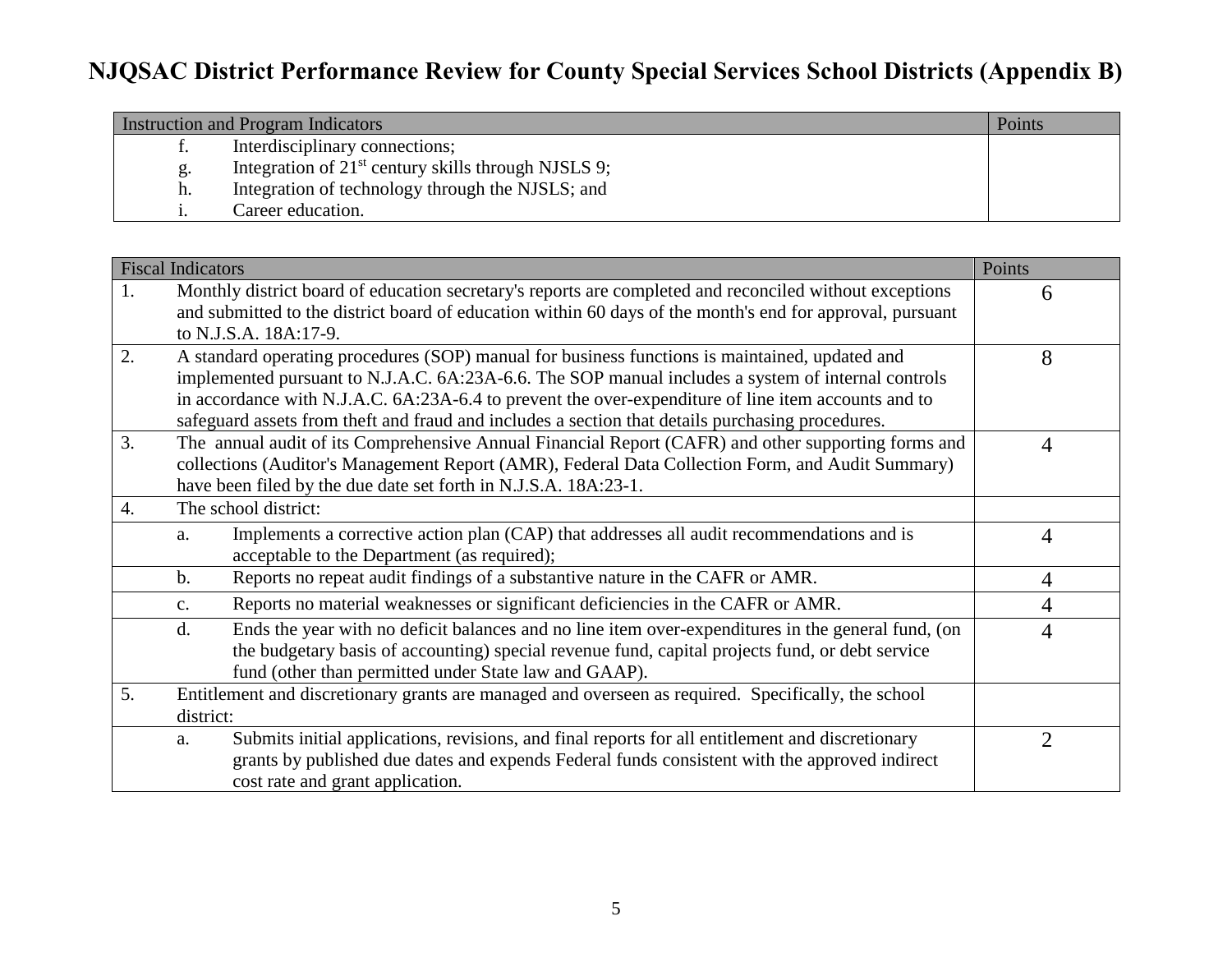|    | <b>Fiscal Indicators</b> |                                                                                                                                                                                                                                                                                                                                                                                                                      | Points         |
|----|--------------------------|----------------------------------------------------------------------------------------------------------------------------------------------------------------------------------------------------------------------------------------------------------------------------------------------------------------------------------------------------------------------------------------------------------------------|----------------|
|    | $\mathbf b$ .            | Budgets grant funds according to the approved application and spends grant funds as budgeted.<br>Amendments and budget modifications are completed for charges that exceed the applicable                                                                                                                                                                                                                            | $\overline{2}$ |
|    |                          | threshold of 10 percent or for modifications that require opening new budget lines.                                                                                                                                                                                                                                                                                                                                  |                |
|    | $\mathbf{C}.$            | Shows evidence of required consultations with nonpublic schools for each required State- and<br>federally funded program and expends nonpublic school allocations as required. If funds are not<br>expended for nonpublic school services, the school district specifies the reason the funds were not<br>spent and provides evidence of consulting with nonpublic schools regarding the use of<br>unexpended funds. | $\overline{2}$ |
|    | d.                       | Approves salaries funded by Federal grants as documented in district board of education minutes                                                                                                                                                                                                                                                                                                                      | $\overline{2}$ |
|    |                          | and maintains the required time and activity reports.                                                                                                                                                                                                                                                                                                                                                                |                |
| 6. |                          | Proper oversight and accounting of capital projects accounted for in Fund 30 are provided. Specifically,<br>the school district:                                                                                                                                                                                                                                                                                     |                |
|    | a.                       | Maintains separate accounting by project.                                                                                                                                                                                                                                                                                                                                                                            | $\overline{4}$ |
|    | $\mathbf{b}$ .           | Monitors the detailed accounts regularly and oversees change orders to ensure/certify funds are<br>available.                                                                                                                                                                                                                                                                                                        | 4              |
|    | c.                       | Spends within the authorized amount, unless proper approvals have been received to raise<br>additional funds to augment the authorized amount.                                                                                                                                                                                                                                                                       | $\overline{4}$ |
|    | d.                       | Conducts the proper fiscal close-out of completed projects, including proper transfer of interest<br>earned annually to the debt service and/or general fund.                                                                                                                                                                                                                                                        | $\overline{4}$ |
| 7. |                          | Projects consistent with the approved long-range facilities plan are implemented, reviewed, and revised,<br>pursuant to N.J.A.C. 6A:26-2.                                                                                                                                                                                                                                                                            | $\overline{2}$ |
| 8. |                          | County office approval has been granted for emergent projects, pursuant to N.J.A.C. 6A:26-3.14.                                                                                                                                                                                                                                                                                                                      | $\overline{2}$ |
| 9. |                          | Annual health and safety reviews:                                                                                                                                                                                                                                                                                                                                                                                    |                |
|    | a.                       | Have been conducted once per year in each building using the Annual Facilities Checklist --<br>Health and Safety Evaluation of School Buildings. (N.J.A.C. 6A:26-6.1, 6.2, 6.3, and 12 and<br>$6A:19-6$                                                                                                                                                                                                              | 5              |
|    | $\mathbf b$ .            | Meet the "100% item" section in the Annual Facilities Checklist -- Health and Safety Evaluation<br>of School Buildings, which means all items are in compliance in all buildings.                                                                                                                                                                                                                                    | 5              |
|    | $\mathbf{c}$ .           | Meet the "80% item" section Annual Facilities Checklist -- Health and Safety Evaluation of<br>School Buildings, which means at least 80 percent of items are in compliance in all buildings.                                                                                                                                                                                                                         | $\overline{2}$ |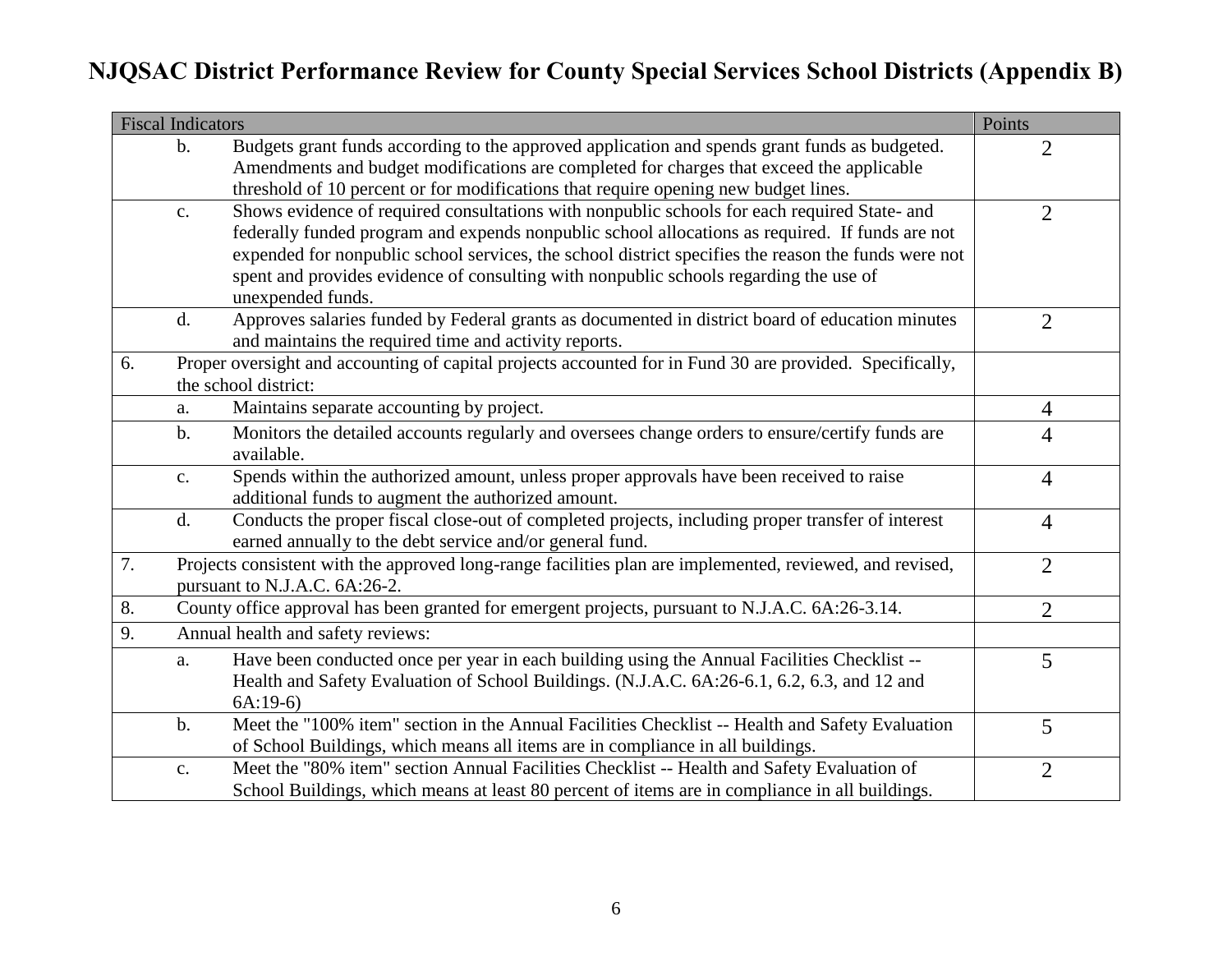|     | <b>Fiscal Indicators</b>                                                                                                                                                                                                                                                                                                                                                     | Points |
|-----|------------------------------------------------------------------------------------------------------------------------------------------------------------------------------------------------------------------------------------------------------------------------------------------------------------------------------------------------------------------------------|--------|
| 10. | A budget calendar that is developed and shared with the district board of education annually and that<br>reflects all applicable legal and management requirements, pursuant to N.J.S.A. 18A:22-7, is followed.<br>This development timeline includes input from all relevant programmatic staff for requirements and<br>materials needed for teaching and student learning. | h      |
| 11. | All persons employed as a buildings and grounds supervisor, as defined in N.J.S.A. 18A:17-49, possess a<br>valid authorization from the Department to serve as a certified educational facilities manager.                                                                                                                                                                   |        |
| 12. | The transfer of funds during the budget year is made in accordance with N.J.S.A. 18A:22-8.1 and 8.2 and<br>complies with all budgetary control provisions, pursuant to N.J.A.C. 6A:23A-16.10.                                                                                                                                                                                |        |
| 13. | Fiscal-year cash flow management for all funds is prepared and analyzed on a regular basis to ensure<br>payments can be made on a prompt basis.                                                                                                                                                                                                                              |        |
| 14. | Reimbursement requests for Federal grant awards are submitted in a timely manner for the actual amount<br>of incurred expenditures.                                                                                                                                                                                                                                          | Д      |
| 15. | The district board of education approves purchase orders approved by only the purchasing agent and<br>issued in advance of goods received or services rendered and encumbered for the full contractual<br>amount. There are no confirming orders.                                                                                                                            |        |

|    | <b>Governance Indicators</b>                                                                                                                                                                                                                                                                                                                                                                                                                | Points |
|----|---------------------------------------------------------------------------------------------------------------------------------------------------------------------------------------------------------------------------------------------------------------------------------------------------------------------------------------------------------------------------------------------------------------------------------------------|--------|
| 1. | At least annually, and more frequently if required by changes in case law, regulation, or statute, the<br>district board of education or the advisory board, reviews, updates, and adopts, by resolution, policies,<br>procedures, and by-laws reflective of current statutory and regulatory authority. (N.J.S.A. 18A:11)                                                                                                                  | 8      |
| 2. | The district board of education:                                                                                                                                                                                                                                                                                                                                                                                                            |        |
|    | Establishes a policy and a contract with the CSA to annually evaluate him or her based on the<br>a.<br>adoption of goals and performance measurements that reflect the highest priority is given to<br>student achievement and attention is given to subgroup achievement and each new member has<br>received training on CSA evaluation. N.J.S.A. 18A:17-20.3.                                                                             |        |
|    | Completes the CSA evaluation by July 1 in accordance with N.J.A.C. 6A:10-8.1(g).<br>$\mathbf{b}$ .                                                                                                                                                                                                                                                                                                                                          | h      |
| 3. | All new, renegotiated, amended, altered, or extended contracts for CSAs, deputy superintendents,<br>assistant superintendents, and school business administrators are submitted to the executive county<br>superintendent (ECS) for review and approval. The district board of education takes no formal action to<br>approve or implement such contracts prior to ECS review and approval. (N.J.S.A. 18A:7-8 and N.J.A.C.<br>$6A:23A-3.1)$ | 6      |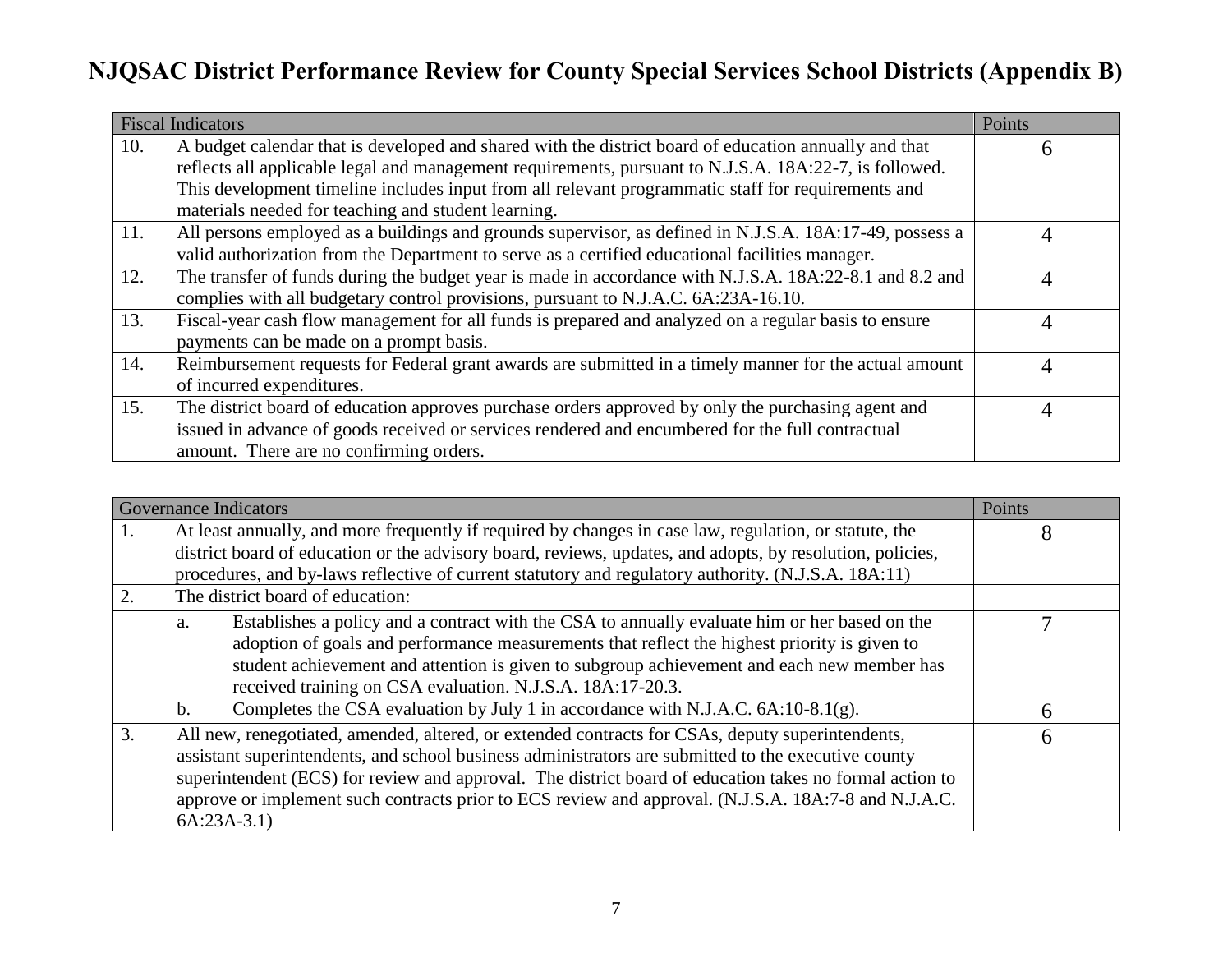|     | <b>Governance Indicators</b>                                                                                       | Points |
|-----|--------------------------------------------------------------------------------------------------------------------|--------|
| 4.  | The district board of education approves appointments and transfers, and removes or renews certificated            | 6      |
|     | and non-certificated officers and employees, only by a roll call majority vote of the district board of            |        |
|     | education's full membership upon the CSA's recommendation. (N.J.S.A. 18A:27-4.1 and N.J.A.C.                       |        |
|     | $6A:32-4.1$ and $4.7$ )                                                                                            |        |
| 5.  | The district board of education-approved corrective action plans are submitted for any finding or                  | 7      |
|     | recommendation for all compliance-related reports, consolidated monitoring reports, financial audits,              |        |
|     | special education reports, etc. The school district has no outstanding monitoring or complaint                     |        |
|     | investigation findings that exceed the required timelines for correction. There is no evidence of the              |        |
|     | school district not implementing the plan.                                                                         |        |
| 6.  | The budgeting process and allocation of resources, including grant funding, are aligned with instructional         |        |
|     | priorities and student needs to provide for a thorough and efficient education as demonstrated by:                 |        |
|     | (N.J.S.A. 18A:7F-6 and 46 and N.J.A.C. 6A:23A-8.1)                                                                 |        |
|     | Adoption and implementation of written policies and procedures for the budget and financial<br>a.                  | 8      |
|     | planning process that are integrated and aligned with school district priorities and planning                      |        |
|     | objectives based on Statewide assessments and applicable strategic plans.                                          |        |
|     | Annually align fiscal goals and budget objectives with Curricula that comply with State<br>$\mathbf b$ .           | 8      |
|     | standards.                                                                                                         |        |
| 7.  | The district board of education follows the budget process by:                                                     | 8      |
|     | Conducting a public hearing on the proposed budget;<br>a.                                                          |        |
|     | Adopting the budget at a public meeting;<br>b.                                                                     |        |
|     | Providing ongoing information on the budget's status and any revision(s) or emergent conditions;<br>$\mathbf{c}$ . |        |
|     | and                                                                                                                |        |
|     | Making the budget available for public notice and inspection. (N.J.S.A. 18A:22-7 and N.J.A.C.<br>d.                |        |
|     | 6A:23A-8.1 and 8.2)                                                                                                |        |
| 8.  | The district board of education ensures compliance with all stakeholder engagement requirements                    | 6      |
|     | pursuant to the Federal grant programs for which the school district receives funds, which shall include           |        |
|     | but not be limited to grant programs under the Elementary and Secondary Act, the Individuals with                  |        |
|     | Disabilities Education Act, and the Carl D. Perkins Career and Technical Education Act.                            |        |
| 9.  | The district board of education has established programs and services for all English language learners            | 7      |
|     | (ELLs), pursuant to N.J.A.C. 6A:15.                                                                                |        |
| 10. | The district board of education implements the Open Public Meetings Act and there have been no                     | 3      |
|     | findings of noncompliance since the last NJQSAC monitoring. (N.J.S.A. 10:4-6 et seq.)                              |        |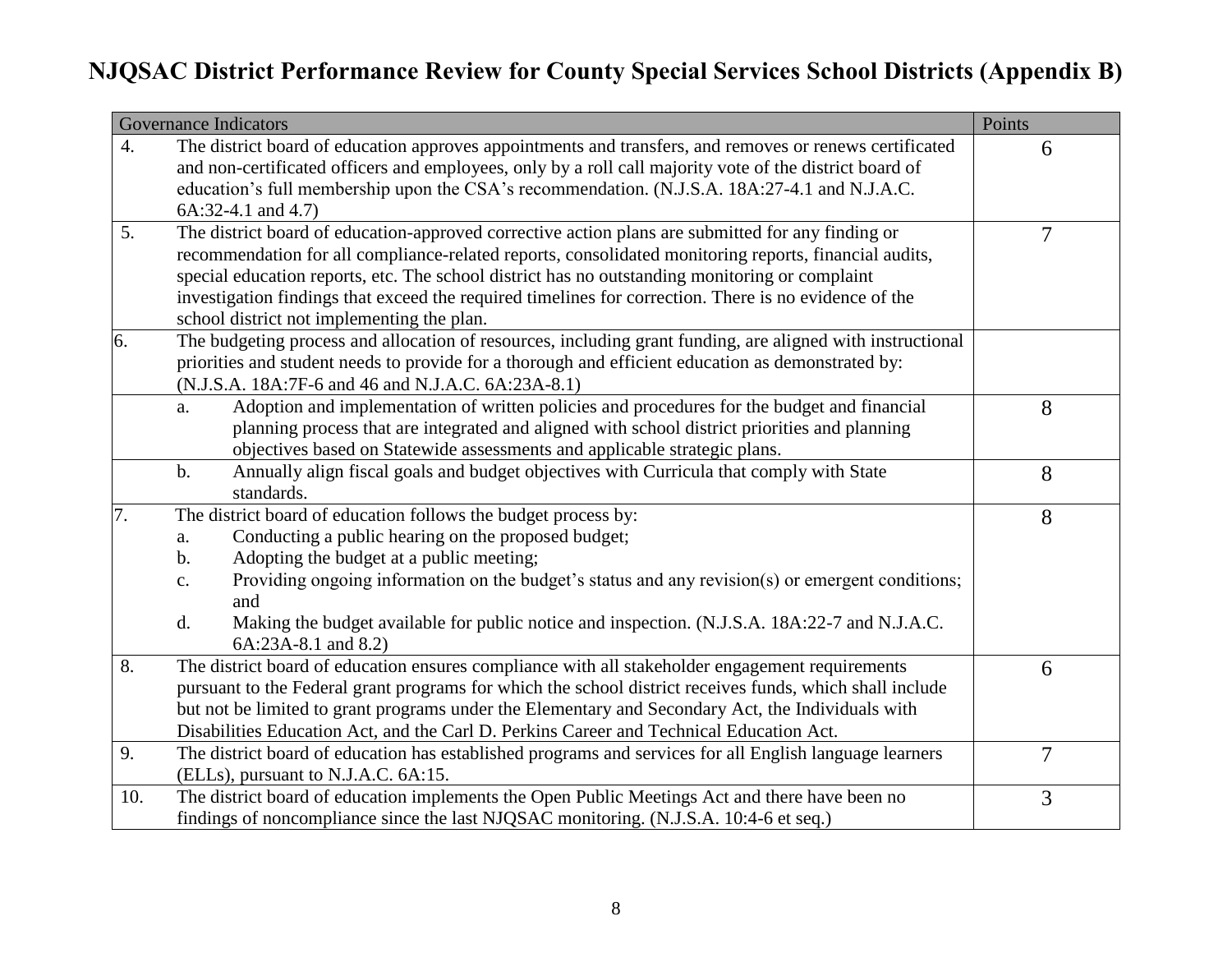|     | <b>Governance Indicators</b>                                                                                                                                                                                                                                                                                                                                                                                                                                                    | Points |
|-----|---------------------------------------------------------------------------------------------------------------------------------------------------------------------------------------------------------------------------------------------------------------------------------------------------------------------------------------------------------------------------------------------------------------------------------------------------------------------------------|--------|
| 11. | The district board of education approves the monthly district board of education secretary's and<br>treasurer's reports within 60 days of month's end and, in its minutes, certifies that major funds (general<br>fund, special revenue, and capital projects fund) have not been over-expended. (N.J.A.C. 6A:23A-<br>16.10(c)                                                                                                                                                  | 6      |
| 12. | Minutes of all meetings, including executive sessions, reflect all district board of education actions and<br>are publicly available within two weeks or by the next district board of education meeting.<br>$(N.J.S.A.18A:17-7)$                                                                                                                                                                                                                                               | 6      |
| 13. | District board of education members and school administrators annually file a timely and properly<br>completed financial and personal/relative disclosure statement. The district board of education annually<br>discusses the School Ethics Act and no district board of education member or administrator has been<br>found in violation of the School Ethics Act. (N.J.S.A. 18A:12-22 and 26)                                                                                |        |
| 14. | The district board of education ensures that all students have access to library media services that are<br>connected to classroom studies in each school building including access to computers; school district-<br>approved instructional software; appropriate books, including novels, anthologies, and other reference<br>materials; and supplemental materials that motivate students to read in and out of school and to conduct<br>research. $(N.J.A.C. 6A:13-2.1(h))$ | 2      |

|                | <b>Operations Indicators</b>                                                                           | Points |
|----------------|--------------------------------------------------------------------------------------------------------|--------|
|                | The school district's NJSMART and educator evaluation data files:                                      |        |
| a.             | Have been certified by established deadlines and provide complete data; and                            |        |
| $\mathsf{b}$ . | Have an error rate of less than 1.5 percent for each file -inclusive of student sync errors.           |        |
|                | The school district's County District School (CDS) Information System data:                            |        |
| a.             | Have been submitted by established deadlines and no evidence of changes not approved by the            |        |
|                | Department was reported since the last NJQSAC monitoring: and                                          |        |
| b.             | Have accurately maintained the required school contacts throughout the year and the school             |        |
|                | district has submitted to the Department for approval any change requiring district board of           |        |
|                | education action within five business days of the action.                                              |        |
|                | The school district has a data management process that includes:                                       |        |
| a.             | Identification of a school district data coordinator, school district contacts for all Department data |        |
|                | submission applications, and an internal communication/information dissemination procedure;            |        |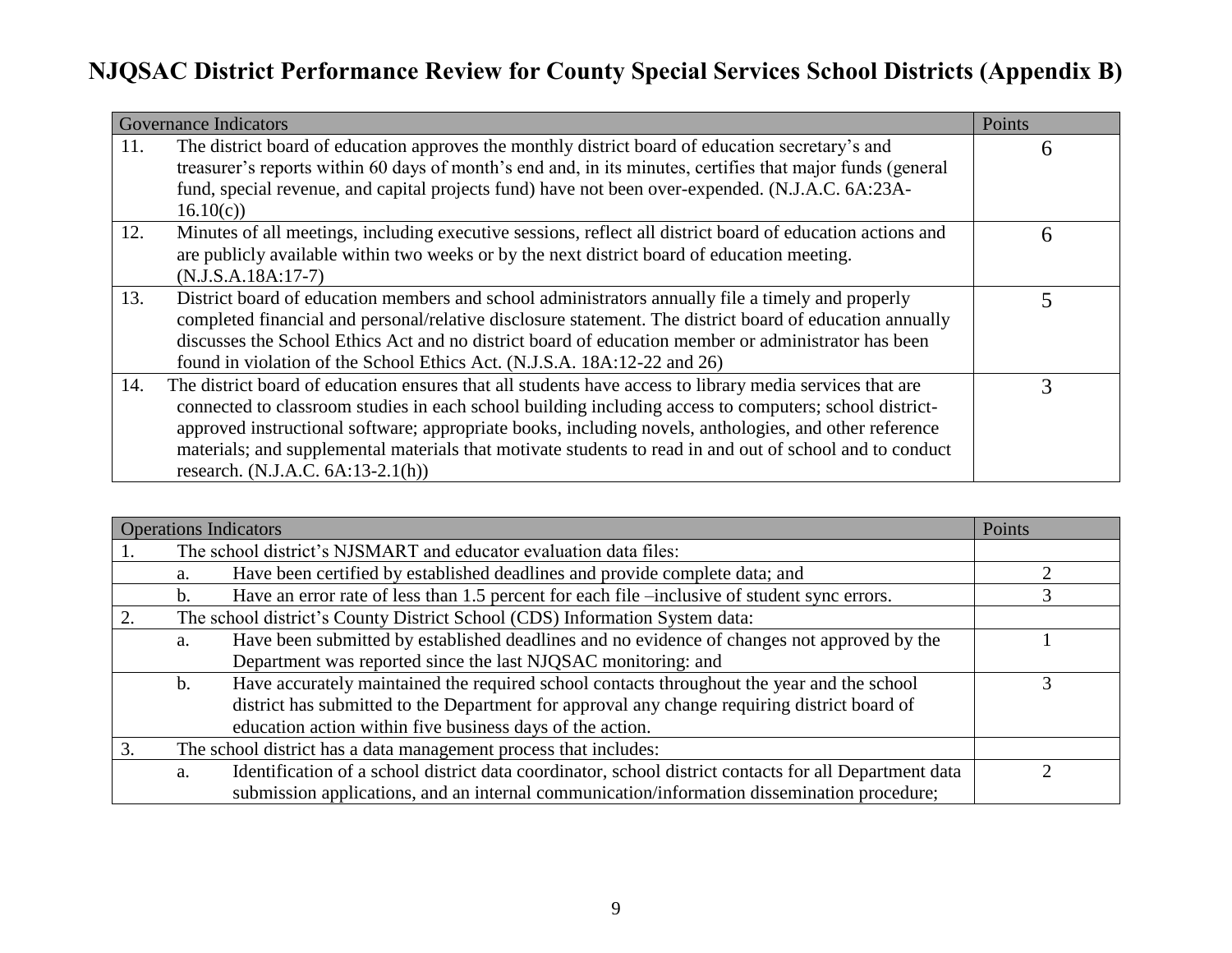|                  | <b>Operations Indicators</b>                                                                                | Points         |
|------------------|-------------------------------------------------------------------------------------------------------------|----------------|
|                  | Submission of data collection applications via the Department's website by the established<br>$\mathbf b$ . | 3              |
|                  | deadlines.                                                                                                  |                |
| $\overline{4}$ . | The school district has policies and procedures that require the use of multiple sources of data to monitor | $\mathfrak{Z}$ |
|                  | student achievement and progress and to evaluate the effectiveness of programs, initiatives, and            |                |
|                  | strategies.                                                                                                 |                |
| 5.               | The district board education adopts and annually distributes to staff, parents, and students, policies and  |                |
|                  | procedures to address the equitable application of a code of student conduct that establishes expectations  | 5              |
|                  | for academic achievement, behavior, and attendance. The policy provides comprehensive tiered                |                |
|                  | behavioral supports and responses to violations that include positive disciplinary practices that minimize  |                |
|                  | exclusionary practices, such as suspension and expulsion; and details students' due process rights.         |                |
|                  | $(N.J.A.C. 6A:16-7.1)$                                                                                      |                |
| 6.               | Twice per year, the CSA presents to the district board of education a summary of violence, vandalism,       |                |
|                  | substance abuse, and harassment, intimidation and bullying (HIB) incidents submitted on the                 | 5              |
|                  | Department's incident reporting system. The CSA or designee submits the final data verification to the      |                |
|                  | Department by July 15. (N.J.A.C. 6A:16-5.3)                                                                 |                |
| 7.               | The school district implements a process to ensure the school safety/school climate team in each school,    | $\overline{7}$ |
|                  | with support from the CSA: $(1)$ reviews and takes action to strengthen school climate policies; $(2)$      |                |
|                  | educates the community, including students, teachers, staff, and parents, to prevent HIB; (3) provides      |                |
|                  | professional development opportunities that address effective practices of successful school climate        |                |
|                  | programs or approaches; and (4) completes the HIB self-assessment. The CSA submits to the                   |                |
|                  | Department the statement of assurance and the district board of education approval date for the HIB self-   |                |
|                  | assessment for each school in the school district by September 30. (N.J.S.A. 18A:17-46 and 18A:37-14        |                |
|                  | through 18 and N.J.A.C. 6A:16-7.7)                                                                          |                |
| 8.               | The Uniform State Memorandum of Agreement Between Education and Law Enforcement Officials                   | 6              |
|                  | (MOA) has been signed within the past year. There have been no findings of noncompliance since the          |                |
|                  | last NJQSAC monitoring. (N.J.A.C. 6A:16-6.2)                                                                |                |
| 9.               | The comprehensive alcohol, tobacco, and other drug abuse program includes policies and procedures for       |                |
|                  | the prevention, assessment, intervention, referral for evaluation, referral for treatment, discipline for   | 6              |
|                  | students using alcohol or other drugs, and continuity of care and supports. (N.J.S.A. 18A:40A and           |                |
|                  | N.J.A.C. 6A:16-3 and 4)                                                                                     |                |
| 10.              | Policies and procedures are established to review and resolve transportation incidents and ensure the       |                |
|                  | safety of students by meeting Motor Vehicle Commission requirements for inspections by bus drivers          | 6              |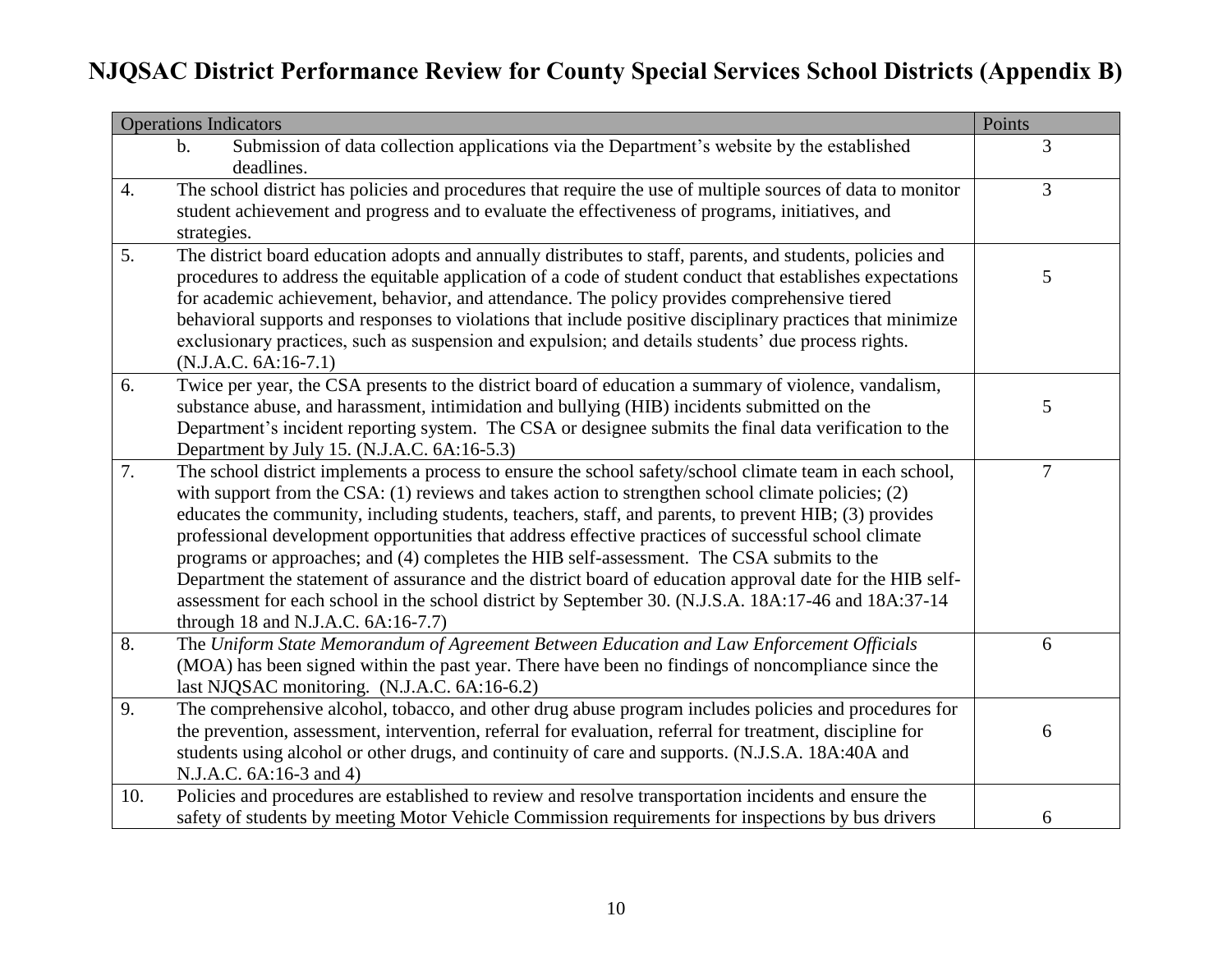|     | <b>Operations Indicators</b>                                                                                 | Points         |
|-----|--------------------------------------------------------------------------------------------------------------|----------------|
|     | and evacuation drills. The CSA presents to the district board of education evidence of completion of         |                |
|     | emergency exit drills. (N.J.A.C. 6A:27-11.1, 11.2, and 12)                                                   |                |
| 11. | Policies and procedures are established to report potentially missing, abused, or neglected children to law  |                |
|     | enforcement and child welfare authorities; to appoint a school district liaison to law enforcement           | 6              |
|     | authorities; and to provide training to school district employees, volunteers, and interns on policies and   |                |
|     | procedures. There have been no findings of noncompliance since the last NJQSAC monitoring.                   |                |
|     | $(N.J.A.C. 6A:16-11)$                                                                                        |                |
| 12. | Comprehensive record of immunizations, required physical examinations and health screenings are              |                |
|     | maintained to identify the need for medical services for public and nonpublic school students. Health        | $\overline{4}$ |
|     | records are kept separately from other student records. There have been no findings of noncompliance         |                |
|     | since the last NJQSAC monitoring. (N.J.A.C. $6A:16-2.1(a)8, 2.2,$ and $2.5$ and $6A:32-7.4(c)$ )             |                |
| 13. | At least one certified school nurse is employed by the school district (not through a third-party contract). | 8              |
|     | For medically fragile students who require one-to-one clinical nursing services, the school district uses a  |                |
|     | provider of clinical nursing services who appears on the New Jersey Department of Human Services'            |                |
|     | directory of private-duty nursing. The district board of education annually adopts a nursing services plan   |                |
|     | for each school that addresses sufficient nursing requirements and the needs of all students, including      |                |
|     | nonpublic school students. (N.J.A.C. $6A:16-2.1(b)$ and $2.5(j)6$ )                                          |                |
| 14. | Students removed for disciplinary reasons (e.g., suspension or expulsion) or for chronic or temporary        |                |
|     | illness have received educational services from a certified instructor who has completed the                 | 6              |
|     | Department's criminal history record check within five days of a student's removal for disciplinary          |                |
|     | reasons or within five days after receipt of the school physician's verification of the need for home        |                |
|     | instruction due to chronic or temporary illness (e.g., home instruction/temporary hospital setting).         |                |
|     | (N.J.S.A. 18A:6-4.13 and 7.1 and N.J.A.C. 6A:16-7.2, 7.3, and 10.1)                                          |                |
| 15. | Safety and security plans, procedures, and mechanisms are annually reviewed and revised in consultation      |                |
|     | with law enforcement, health, social service, and emergency management agencies and other community          | 6              |
|     | members, including parents. The CSA has verified in writing that the process has occurred. (N.J.A.C.         |                |
|     | $6A:16-5.1)$                                                                                                 |                |
| 16. | A security drill statement of assurance that accurately represents the monthly security drills were          | $\overline{4}$ |
|     | conducted is submitted no later June 30 each year to the Department. (N.J.S.A. 18A:41)                       |                |
| 17. | The school district has a comprehensive equity plan (CEP) designed to eliminate discrimination               |                |
|     | according to age, race, creed, color, national origin, ancestry, marital status, affectional or sexual       | 6              |
|     | orientation, gender, religion, disability socioeconomic status, pregnancy, or parenthood that is approved    |                |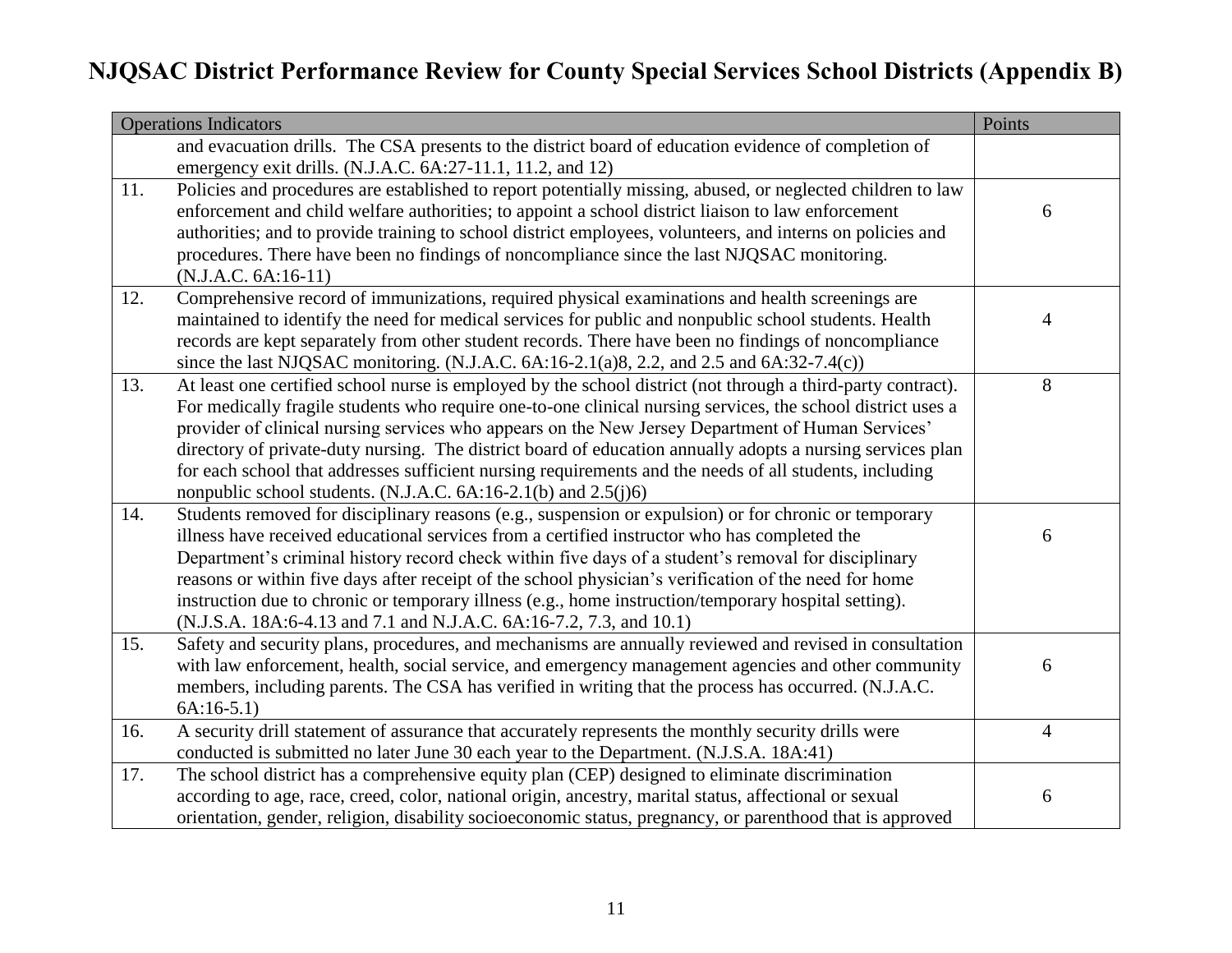| <b>Operations Indicators</b> |                                                                                                         |  |
|------------------------------|---------------------------------------------------------------------------------------------------------|--|
|                              | by the Department. Additionally, the school district submits to the Department the annual CEP statement |  |
|                              | of assurance. $(N.J.A.C. 6A:7-1.4)$                                                                     |  |
| 18.                          | The district board of education has adopted policies and procedures that require regular attendance of  |  |
|                              | students, expectations of timely arrival, daily attendance when school is in session, and responses to  |  |
|                              | unexcused absences and lateness, and attempt to determine the cause and to provide tiered supports in   |  |
|                              | maintaining regular attendance for all students. (N.J.A.C. 6A:16-7.6)                                   |  |

| <b>Personnel Indicators</b> |                                                                                                                                                                                                                                     | Points                                                                                                                                                                                                                         |                                                        |                                                                |                                                                    |
|-----------------------------|-------------------------------------------------------------------------------------------------------------------------------------------------------------------------------------------------------------------------------------|--------------------------------------------------------------------------------------------------------------------------------------------------------------------------------------------------------------------------------|--------------------------------------------------------|----------------------------------------------------------------|--------------------------------------------------------------------|
| 1.                          | An audit of staff personnel files and other relevant school district records demonstrates that evaluation and staff development<br>processes have occurred in accordance with N.J.A.C. 6A:9C and 6A:10 in the following categories: |                                                                                                                                                                                                                                |                                                        |                                                                |                                                                    |
|                             |                                                                                                                                                                                                                                     |                                                                                                                                                                                                                                | 100 percent of<br>audited files<br>meets<br>indicators | 95 to 99<br>percent of<br>audited files<br>meets<br>indicators | Less than 95<br>percent of<br>audited files<br>meets<br>indicators |
|                             | a.                                                                                                                                                                                                                                  | Teacher evaluation processes result in complete summative<br>scores, measures of teacher practice, and measures of student<br>growth (SGO and mSGP) (N.J.A.C. 6A:10-2.4, 4.1, 4.2, 4.3, and<br>4.4);                           | 8                                                      | 4                                                              | $\Omega$                                                           |
|                             | $b$ .                                                                                                                                                                                                                               | School leader evaluation processes result in complete summative<br>scores, measures of principal practice, and measures of student<br>growth (SGO, mSGP, administrator goals) (N.J.A.C. 6A:10-2.4,<br>5.1, 5.2, 5.3, and 5.4); | 6                                                      | 3                                                              | $\overline{0}$                                                     |
|                             | c.                                                                                                                                                                                                                                  | Evaluations of other certificated staff according to regulations<br>(N.J.A.C. 6A:10-2.2, 2.4, 2.5, 6.1, and 6.2); and                                                                                                          | 4                                                      | $\overline{2}$                                                 | $\overline{0}$                                                     |
|                             | d.                                                                                                                                                                                                                                  | Evaluation processes for all certificated staff have occurred,<br>including evaluation training and evaluation conferences.<br>$(N.J.A.C. 6A:10-2.2)$                                                                          |                                                        | $\overline{4}$                                                 |                                                                    |
|                             | e.                                                                                                                                                                                                                                  | School improvement panels have been established in each school<br>and are functioning in accordance with the TEACHNJ Act                                                                                                       |                                                        | 4                                                              |                                                                    |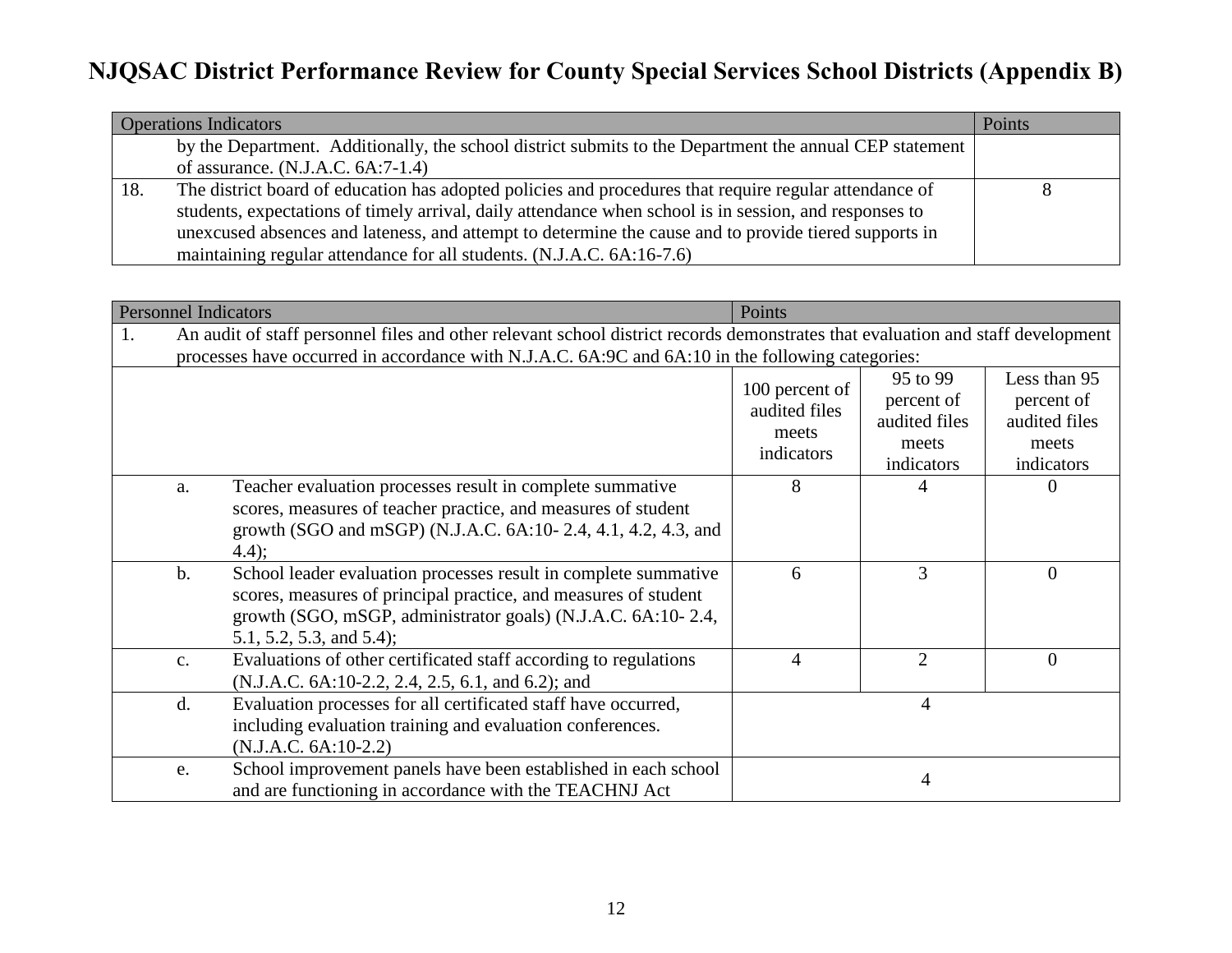| <b>Personnel Indicators</b> |                |                                                                                                                             | Points         |
|-----------------------------|----------------|-----------------------------------------------------------------------------------------------------------------------------|----------------|
|                             |                | (N.J.S.A. 18A:6-120) and regulations (N.J.A.C. 6A:9C-5.3 and                                                                |                |
|                             |                | 6A:10-2.3, 2.5, 3.1, and 3.2); and                                                                                          |                |
|                             | f.             | Other evaluation structures and processes, including tenure                                                                 |                |
|                             |                | charge proceedings conducted according to the TEACHNJ Act                                                                   | $\overline{2}$ |
|                             |                | (N.J.S.A. 18A:6-11 and 17.3).                                                                                               |                |
| 2.                          |                | The school district demonstrates supportive conditions for high-quality professional learning and development for teachers, |                |
|                             |                | educational services staff, and administrators, aligned to the components of professional development and the New Jersey    |                |
|                             |                | standards for professional learning and as indicated by the following (N.J.A.C. 6A:9C and 6A:13-2):                         |                |
|                             | a.             | An audit of personnel files indicates that required individual                                                              | 5              |
|                             |                | professional development plans (PDPs) or corrective action plans                                                            |                |
|                             |                | (CAPs) are aligned to the professional standards for school                                                                 |                |
|                             |                | leaders or teachers and have been completed for administrators                                                              |                |
|                             |                | and teachers and are linked to (1) school district, school, team,                                                           |                |
|                             |                | and/or individual goals, and (2) results from individual                                                                    |                |
|                             |                | performance evaluations. (N.J.A.C. 6A:9C and 6A:10-2.5);                                                                    |                |
|                             | $b$ .          | School schedules that include adequate and consistent time for                                                              | 5              |
|                             |                | teachers to work together in and across content areas and grade                                                             |                |
|                             |                | levels to examine student results and to collaborate on addressing                                                          |                |
|                             |                | student learning needs, such as through professional learning                                                               |                |
|                             |                | community (PLC) time (N.J.A.C. 6A: 9C-3.2 and 3-3 and 6A: 13-                                                               |                |
|                             |                | $2.1$ ).                                                                                                                    |                |
|                             | $\mathbf{c}$ . | The school district-level PDP:                                                                                              | 5              |
|                             |                | Details districtwide and school-level professional learning                                                                 |                |
|                             |                | for active staff holding instructional teaching, educational                                                                |                |
|                             |                | services, and administrative certificates;                                                                                  |                |
|                             |                | Incorporates professional learning that is sustained and job-<br>$\bullet$                                                  |                |
|                             |                | embedded not exclusively one-time workshops; and                                                                            |                |
|                             |                | Addresses the NJSLS and the professional standards for<br>$\bullet$                                                         |                |
|                             |                | teachers and school leaders (N.J.A.C. 6A:8 and 6A:9) and is                                                                 |                |
|                             |                | based on a variety of sources and types of student, educator,                                                               |                |
|                             |                | and system evidence, including educator evaluation data and                                                                 |                |
|                             |                | school-level PDPs. (N.J.A.C. 6A:9C-4.2)                                                                                     |                |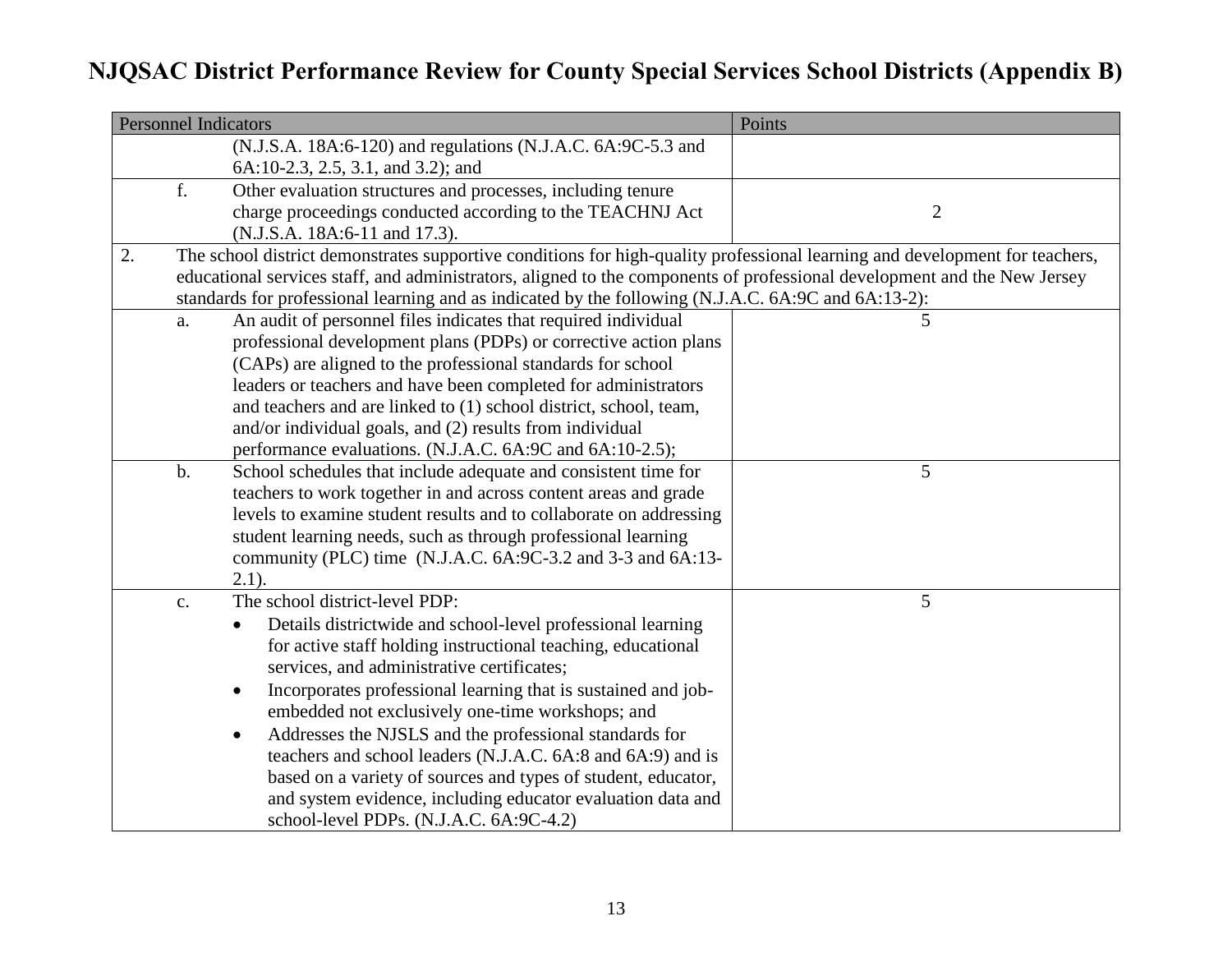| <b>Personnel Indicators</b> |                                                                                                                               | Points         |
|-----------------------------|-------------------------------------------------------------------------------------------------------------------------------|----------------|
| d.                          | The school district allocates resources for educator professional                                                             | 5              |
|                             | learning and development (e.g., people, time, technology,                                                                     |                |
|                             | money) that align to the school district's professional                                                                       |                |
|                             | development needs, as stated in the PDP and mentoring plan,                                                                   |                |
|                             | beyond the resources designated toward completion of State-                                                                   |                |
|                             | mandated professional development topics.                                                                                     |                |
| e.                          | The district mentoring plan: (N.J.A.C. 6A:9C-5)                                                                               | 3              |
|                             | Details support for all non-tenured teachers in their first                                                                   |                |
|                             | year of employment through, at minimum, an introduction                                                                       |                |
|                             | to school district curricula, student assessment policies, and                                                                |                |
|                             | training on the school district's evaluation rubric;                                                                          |                |
|                             | Describes the process for selecting and assigning one-to-<br>$\bullet$                                                        |                |
|                             | one mentors who meet State eligibility requirements to                                                                        |                |
|                             | work with provisional teachers;                                                                                               |                |
|                             | Describes how mentors are trained; and<br>$\bullet$                                                                           |                |
|                             | Describes the process by which the administrative office                                                                      |                |
|                             | oversees mentor payments.                                                                                                     |                |
| f.                          | Documentation that verifies staff have completed professional                                                                 | $\overline{2}$ |
|                             | development on State-mandated topics required for their                                                                       |                |
|                             | assignments. (N.J.S.A. 18A and N.J.A.C. 6A)                                                                                   |                |
| 3.                          | The district board of education has ensured the following staffing practices are followed for all staff requiring provisional |                |
|                             | certification:                                                                                                                |                |
| a.                          | Any administrator or educational services staff employed under a                                                              | 3              |
|                             | certificate of eligibility with advanced standing (CEAS) or a                                                                 |                |
|                             | certificate of eligibility (CE) has been registered in the                                                                    |                |
|                             | appropriate residency program for his or her endorsement and the                                                              |                |
|                             | school district has applied to the Department's certification office                                                          |                |
|                             | for a provisional certificate before the residency period began.                                                              |                |
|                             | Any teacher with a CEAS or a CE or serving as a long-term                                                                     |                |
|                             | substitute (for greater than 60 days) has been registered in the                                                              |                |
|                             | provisional teacher process within 60 days of beginning                                                                       |                |
|                             | employment; (N.J.A.C. 6A:9B)                                                                                                  |                |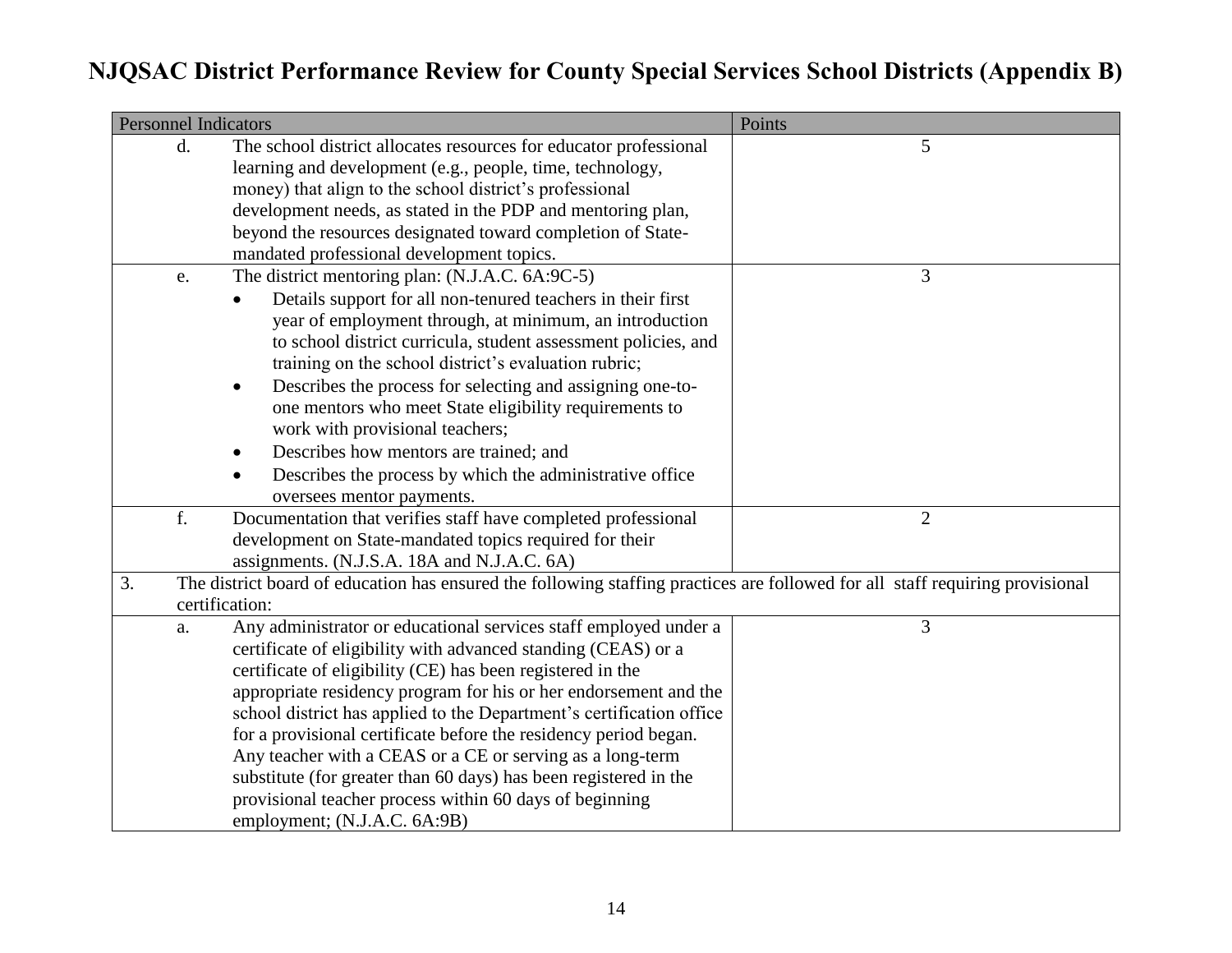|    | <b>Personnel Indicators</b> |                                                                                            | Points         |
|----|-----------------------------|--------------------------------------------------------------------------------------------|----------------|
|    | $\mathbf{b}$ .              | Provisional staff are assigned a mentor, required mentor hours                             | 3              |
|    |                             | and/or residency hours are tracked, and evaluation is conducted;                           |                |
|    |                             | and (N.J.A.C. 6A: 9B-8.4, 6A: 9C-5, and 6A: 10)                                            |                |
|    | c.                          | Provisional staff seeking the standard license for teacher of                              | 3              |
|    |                             | students with disabilities and/or teacher of bilingual education                           |                |
|    |                             | submit annual transcripts from their educator preparation                                  |                |
|    |                             | programs (EPPs) to allow school districts to track staff progress                          |                |
|    |                             | toward completion of required coursework. (N.J.A.C.6A:9A and                               |                |
|    |                             | 6A:9B)                                                                                     |                |
|    | d.                          | All school district-provided information required for a                                    | $\overline{2}$ |
|    |                             | professional staff member to obtain a standard certificate is                              |                |
|    |                             | submitted to the Department within 30 days of the staff member                             |                |
|    |                             | becoming eligible for a standard license. (N.J.A.C. 6A:9B)                                 |                |
| 4. |                             | The district board of education has ensured the following staffing practices are followed: |                |
|    | a.                          | New employees have a successful criminal history record check                              | $\overline{2}$ |
|    |                             | prior to employment and are not disqualified for employment;                               |                |
|    |                             | (N.J.S.A. 18A:6-7.1 and 18A:39-19.1)                                                       |                |
|    | $b$ .                       | Candidates for employment and employees, when applicable,                                  | $\overline{2}$ |
|    |                             | receive a physical examination and the resulting medical records                           |                |
|    |                             | are maintained in a secure location separate from personnel files;                         |                |
|    |                             | (N.J.S.A. 18A:16-2 and N.J.A.C. 6A:32-6.2 and 6.3)                                         |                |
|    | $\mathbf{c}$ .              | Approved job descriptions are maintained for every certificated                            | 5              |
|    |                             | staff member. Certificated staff are appropriately certified for                           |                |
|    |                             | their assignment (N.J.A.C. 6A:9B); and                                                     |                |
|    | d.                          | Accurate staff attendance records are maintained at school                                 | 5              |
|    |                             | district and school levels. The records include the type and date                          |                |
|    |                             | of absence and an analysis of attendance patterns. Any issue(s)                            |                |
|    |                             | identified through the analysis of staff attendance has been                               |                |
|    |                             | addressed in accordance with the district board of education's                             |                |
|    |                             | staff attendance policies.                                                                 |                |
|    | e.                          | The length of service for substitute teachers is tracked and                               | $\overline{2}$ |
|    |                             | placement of substitutes is appropriate. (N.J.A.C. 6A:9B-7)                                |                |